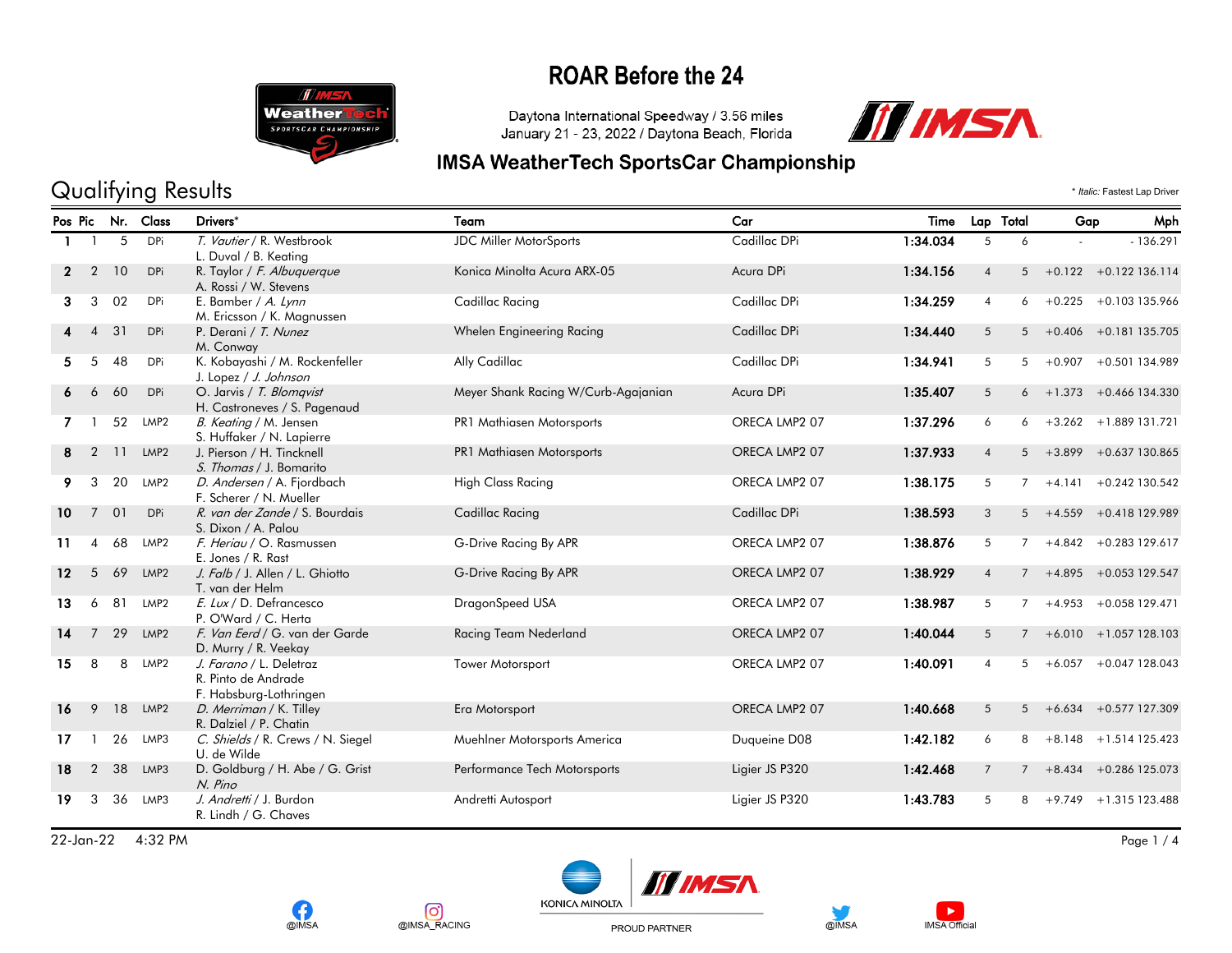

# Qualifying Results \* *Italic:* Fastest Lap Driver

Daytona International Speedway / 3.56 miles January 21 - 23, 2022 / Daytona Beach, Florida

**IMSA WeatherTech SportsCar Championship** 



|    | Pos Pic        | Nr.            | Class      | Drivers*                                                  | Team                         | Car                      | Time     | Lap Total       |   | Gap | Mph                         |
|----|----------------|----------------|------------|-----------------------------------------------------------|------------------------------|--------------------------|----------|-----------------|---|-----|-----------------------------|
| 20 | $\overline{4}$ | 6              | LMP3       | E. Castro / M. Kranz / A. Ori<br>J. Miller                | Muehlner Motorsports America | Duqueine D08             | 1:43.799 | 8               | 9 |     | $+9.765 + 0.016123.469$     |
| 21 | 5              | 54             | LMP3       | J. Bennett / C. Braun / G. Kurtz<br>N. Jonsson            | <b>CORE Autosport</b>        | Ligier JS P320           | 1:44.783 | 6               |   |     | 8 +10.749 +0.984 122.310    |
| 22 | 6              | 33             | LMP3       | J. Barbosa / M. Jakobsen<br>S. Priaulx / L. Willsey       | Sean Creech Motorsport       | Ligier JS P320           | 1:46.053 | 6               |   |     | 8 +12.019 +1.270 120.845    |
| 23 | 10             | 22             | LMP2       | J. McGuire / G. Smith<br>P. Hanson / W. Owen              | United Autosports            | ORECA LMP2 07            | 1:46.112 | 5               |   |     | $6 + 12.078 + 0.059120.778$ |
| 24 |                |                | 2 GTDPRO   | L. Vanthoor / P. Pilet / D. Olsen<br>A. Imperatori        | <b>KCMG</b>                  | Porsche 911 GT3R         | 1:46.136 | 8               |   |     | 8 +12.102 +0.024 120.750    |
| 25 | $\overline{2}$ |                | 9 GTDPRO   | M. Campbell / M. Jaminet<br>F. Nasr                       | <b>Pfaff Motorsports</b>     | Porsche 911 GT3R         | 1:46.199 | $\overline{7}$  |   |     | $7 + 12.165 + 0.063120.679$ |
| 26 | $\mathbf{1}$   | 75             | GTD        | F. Schiller / K. Habul / L. Stolz<br>R. Marciello         | Sun Energy 1                 | Mercedes-AMG GT3         | 1:46.313 | 8               |   |     | 8 +12.279 +0.114 120.549    |
| 27 | $\overline{2}$ | 57             | <b>GTD</b> | R. Ward / P. Ellis / M. Grenier<br>L. Auer                | Winward Racing               | Mercedes-AMG GT3         | 1:46.464 | $\overline{7}$  |   |     | 8 +12.430 +0.151 120.378    |
| 28 | $\overline{7}$ | 13             | LMP3       | O. Fidani / K. Wittmer / L. Kern<br>M. Bell               | <b>AWA</b>                   | Duqueine D08             | 1:46.545 | 8               |   |     | 8 +12.511 +0.081 120.287    |
| 29 | 3              |                | 63 GTDPRO  | R. Ineichen / M. Mapelli<br>A. Caldarelli / M. Bortolotti | TR3 Racing                   | Lamborghini Huracan GT3  | 1:46.577 | 8               |   |     | 8 +12.543 +0.032 120.251    |
| 30 | $\overline{4}$ |                | 23 GTDPRO  | R. Gunn / A. Riberas<br>M. Martin                         | Heart of Racing Team         | Aston Martin Vantage GT3 | 1:46.683 | $\overline{7}$  |   |     | $7 + 12.649 + 0.106120.131$ |
| 31 | 3              | 59             | <b>GTD</b> | L. Bergstein / J. Miller<br>P. Gallagher / P. Holton      | <b>Crucial Motorsports</b>   | McLaren 720S GT3         | 1:46.800 | 8               |   |     | 8 +12.766 +0.117 120.000    |
| 32 | 5              |                | 62 GTDPRO  | A. Pier Guidi / J. Calado<br>D. Serra / D. Rigon          | Risi Competizione            | Ferrari 488 GT3          | 1:46.805 | $7\overline{ }$ |   |     | 7 +12.771 +0.005 119.994    |
| 33 | 6              |                | 14 GTDPRO  | J. Hawksworth / B. Barnicoat<br>K. Kirkwood               | VasserSullivan               | Lexus RC F GT3           | 1:46.833 | 8               |   |     | 8 +12.799 +0.028 119.963    |
| 34 | 7              |                | 97 GTDPRO  | C. MacNeil / D. Juncadella<br>M. Engel / J. Gounon        | WeatherTech Racing           | Mercedes-AMG GT3         | 1:47.017 | $\overline{7}$  |   |     | $7 + 12.983 + 0.184119.756$ |
| 35 | 4              | 28             | <b>GTD</b> | M. de Quesada / D. Morad<br>L. Lundqvist / M. Goetz       | Alegra Motorsports           | Mercedes-AMG GT3         | 1:47.075 | 7               |   |     | $7 + 13.041 + 0.058119.692$ |
| 36 | 8              |                | 24 GTDPRO  | P. Eng / M. Wittmann<br>N. Yelloly / S. van der Linde     | <b>BMW M Team RLL</b>        | BMW M4 GT3               | 1:47.198 | $\overline{7}$  |   |     | $7 + 13.164 + 0.123119.554$ |
| 37 | 8              | $\overline{7}$ | LMP3       | M. Kvamme / A. McCusker<br>T. Estep / A. Doquin           | Forty7 Motorsports           | Duqueine D08             | 1:47.220 | 8               |   |     | 8 +13.186 +0.022 119.530    |
| 38 | 9              |                | 79 GTDPRO  | C. MacNeil / J. Andlauer<br>M. Cairoli / A. Picariello    | WeatherTech Racing           | Porsche 911 GT3R         | 1:47.226 | $\overline{7}$  |   |     | 7 +13.192 +0.006 119.523    |

22-Jan-22 4:32 PM Page 2 / 4







PROUD PARTNER



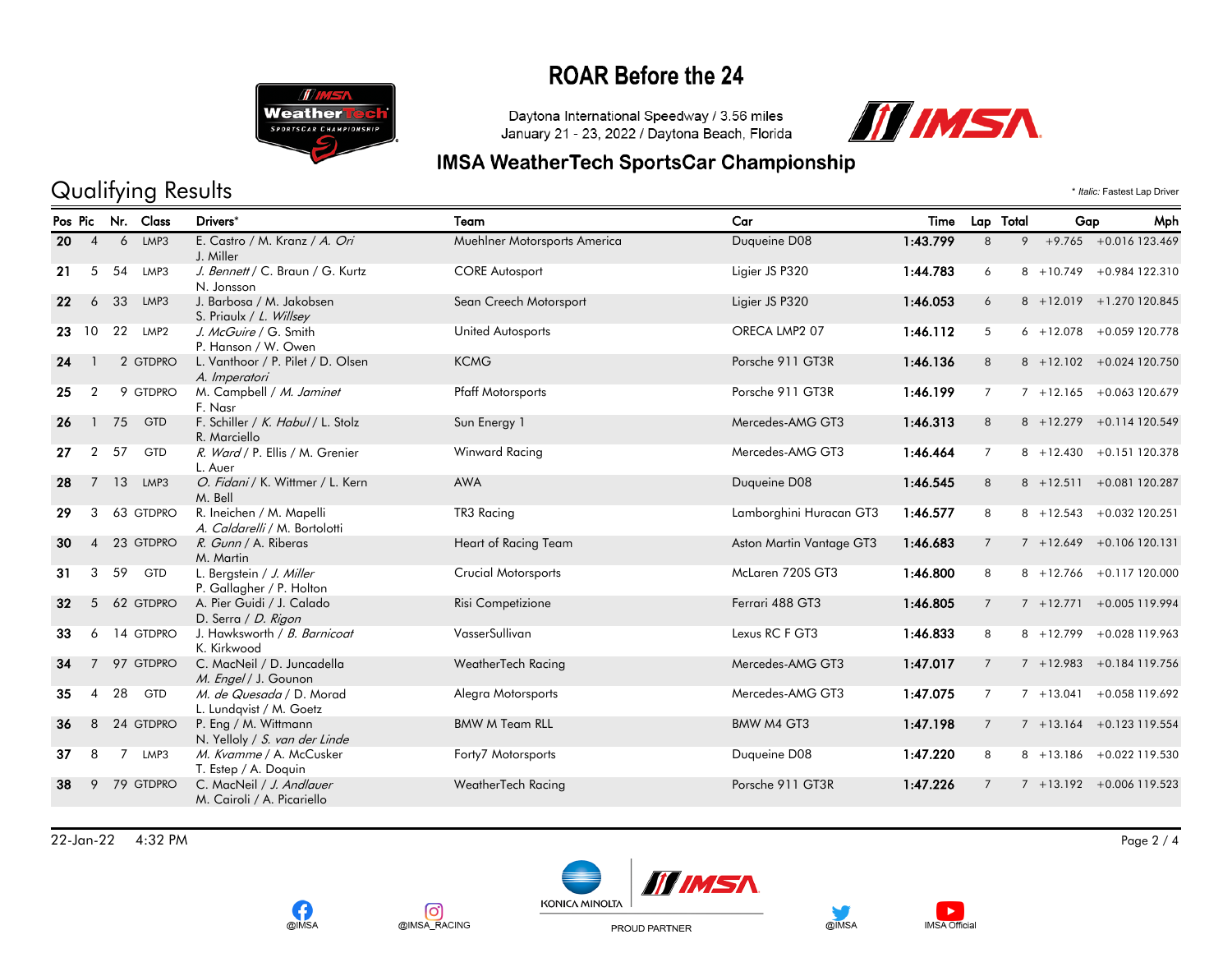

Daytona International Speedway / 3.56 miles January 21 - 23, 2022 / Daytona Beach, Florida



### **IMSA WeatherTech SportsCar Championship**

### Qualifying Results \* *Italic:* Fastest Lap Driver

|     |                   |      | Pos Pic Nr. Class | Drivers*                                             | Team                          | Car                      | Time     |                | Lap Total<br>Gap | <b>Mph</b>                  |
|-----|-------------------|------|-------------------|------------------------------------------------------|-------------------------------|--------------------------|----------|----------------|------------------|-----------------------------|
| 39  |                   | 5 47 | <b>GTD</b>        | R. Lacorte / G. Sernagiotto                          | Cetilar Racing                | Ferrari 488 GT3          | 1:47.271 | 8              |                  | 8 +13.237 +0.045 119.473    |
|     |                   |      |                   | A. Fuoco / A. Rovera                                 |                               |                          |          |                |                  |                             |
| 40  | 6                 | 12   | <b>GTD</b>        | F. Montecalvo / A. Telitz<br>R. Heistand / T. Bell   | VasserSullivan                | Lexus RC F GT3           | 1:47.625 | $7^{\circ}$    |                  | 8 +13.591 +0.354 119.080    |
| 41  | 10                |      | 4 GTDPRO          | <i>T. Milner</i> / N. Tandy                          | Corvette Racing               | Chevrolet Corvette C8.R  | 1:47.661 | $\overline{7}$ |                  | $7 + 13.627 + 0.036119.040$ |
|     |                   |      |                   | M. Sorensen                                          |                               | GTD                      |          |                |                  |                             |
| 42  | 11                |      | 3 GTDPRO          | A. Garcia / J. Taylor                                | Corvette Racing               | Chevrolet Corvette C8.R  | 1:47.894 | $\overline{7}$ |                  | $7 + 13.860 + 0.233118.783$ |
|     |                   |      |                   | N. Catsburg                                          |                               | <b>GTD</b>               |          |                |                  |                             |
| 43  | $\overline{7}$    | 70   | <b>GTD</b>        | B. Iribe / F. Schandorff                             | inception racing              | McLaren 720S GT3         | 1:47.930 | $\overline{7}$ |                  | $7 + 13.896 + 0.036118.743$ |
|     |                   |      |                   | O. Millroy / J. Pepper                               |                               |                          |          |                |                  |                             |
|     | 8                 | 44   | <b>GTD</b>        | J. Potter / A. Lally / S. Pumpelly                   | <b>Magnus Racing</b>          | Aston Martin Vantage GT3 | 1:48.014 | $7^{\circ}$    |                  | $7 + 13.980 + 0.084118.651$ |
|     |                   |      |                   | J. Adam                                              |                               |                          |          |                |                  |                             |
| 45. | $12 \overline{ }$ |      | 25 GTDPRO         | C. De Phillippi / J. Edwards<br>A. Farfus / J. Krohn | <b>BMW M Team RLL</b>         | BMW M4 GT3               | 1:48.082 | 8              |                  | 8 +14.048 +0.068 118.576    |
| 46  | 9                 | 21   | <b>GTD</b>        | S. Mann / L. Perez Companc                           | AF CORSE                      | Ferrari 488 GT3          | 1:48.125 | $7^{\circ}$    |                  | $7 + 14.091 + 0.043118.529$ |
|     |                   |      |                   | N. Nielsen / T. Vilander                             |                               |                          |          |                |                  |                             |
| 47  | 10                | 71   | <b>GTD</b>        | M. Goikhberg / F. Perera                             | T3 Motorsport North America   | Lamborghini Huracan GT3  | 1:48.586 | $\overline{7}$ |                  | $7 + 14.552 + 0.461118.026$ |
|     |                   |      |                   | M. Llarena / M. Paul                                 |                               |                          |          |                |                  |                             |
| 48  | 11                | 16   | <b>GTD</b>        | R. Hardwick / Z. Robichon                            | Wright Motorsports            | Porsche 911 GT3R         | 1:49.747 | $\overline{7}$ |                  | $7 + 15.713 + 1.161116.777$ |
|     |                   |      |                   | J. Heylen / R. Lietz                                 |                               |                          |          |                |                  |                             |
| 49  | 12                | 42   | <b>GTD</b>        | D. Yount / B. Hites                                  | NTE Sport                     | Lamborghini Huracan GT3  | 1:51.790 | $7^{\circ}$    |                  | $7 + 17.756 + 2.043114.643$ |
|     |                   |      |                   | J. Conwright / M. Palttala                           |                               |                          |          |                |                  |                             |
| 50  | 13                | 39   | <b>GTD</b>        | R. Megennis / C. Lewis                               | CarBahn with Peregrine Racing | Lamborghini Huracan GT3  | 1:54.042 | 6              |                  | $6 + 20.008 + 2.252112.379$ |
|     | 14                | 32   | <b>GTD</b>        | S. Mitchell / J. Westphal<br>M. Skeen / G. Cosmo     | Gilbert Korthoff Motorsports  | Mercedes-AMG GT3         | 1:54.796 | $\overline{4}$ |                  | $6 + 20.762 + 0.754111.641$ |
| 51. |                   |      |                   | S. McAleer / S. Andrews                              |                               |                          |          |                |                  |                             |
|     | 52 15             | 98   | <b>GTD</b>        | P. Dalla Lana / D. Pittard                           | Northwest AMR                 | Aston Martin Vantage GT3 | 1:54.870 | $\overline{4}$ |                  | $6 + 20.836 + 0.074111.569$ |
|     |                   |      |                   | C. Eastwood / N. Thiim                               |                               |                          |          |                |                  |                             |
| 53. | 16                | 96   | <b>GTD</b>        | R. Foley / B. Auberlen                               | Turner Motorsport             | BMW M4 GT3               | 1:55.147 | 3              |                  | $6 + 21.113 + 0.277111.301$ |
|     |                   |      |                   | M. Dinan / J. Klingmann                              |                               |                          |          |                |                  |                             |
| 54  | 17                | 19   | <b>GTD</b>        | B. Sweedler / J. Megrue                              | TR3 Racing                    | Lamborghini Huracan GT3  | 1:58.809 | $7^{\circ}$    |                  | $7 + 24.775 + 3.662107.870$ |
|     |                   |      |                   | G. Altoe / J. Segal                                  |                               |                          |          |                |                  |                             |
| 55  | 13                |      | 15 GTDPRO         | D. Mueller / P. Assenheimer                          | Proton USA                    | Mercedes-AMG GT3         |          |                |                  |                             |
|     |                   |      |                   | A. Cindric                                           |                               |                          |          |                |                  |                             |
| 56  | 18                | 27   | <b>GTD</b>        | R. De Angelis / I. James<br>D. Turner / T. Gamble    | Heart of Racing Team          | Aston Martin Vantage GT3 |          |                |                  |                             |
| 57  | 19                | 34   | GTD               | K. Washington / J. Sofronas                          | <b>GMG Racing</b>             | Porsche 911 GT3R         |          |                |                  |                             |
|     |                   |      |                   | J. Bleekemolen / K. Bachler                          |                               |                          |          |                |                  |                             |

22-Jan-22 4:32 PM Page 3 / 4







PROUD PARTNER